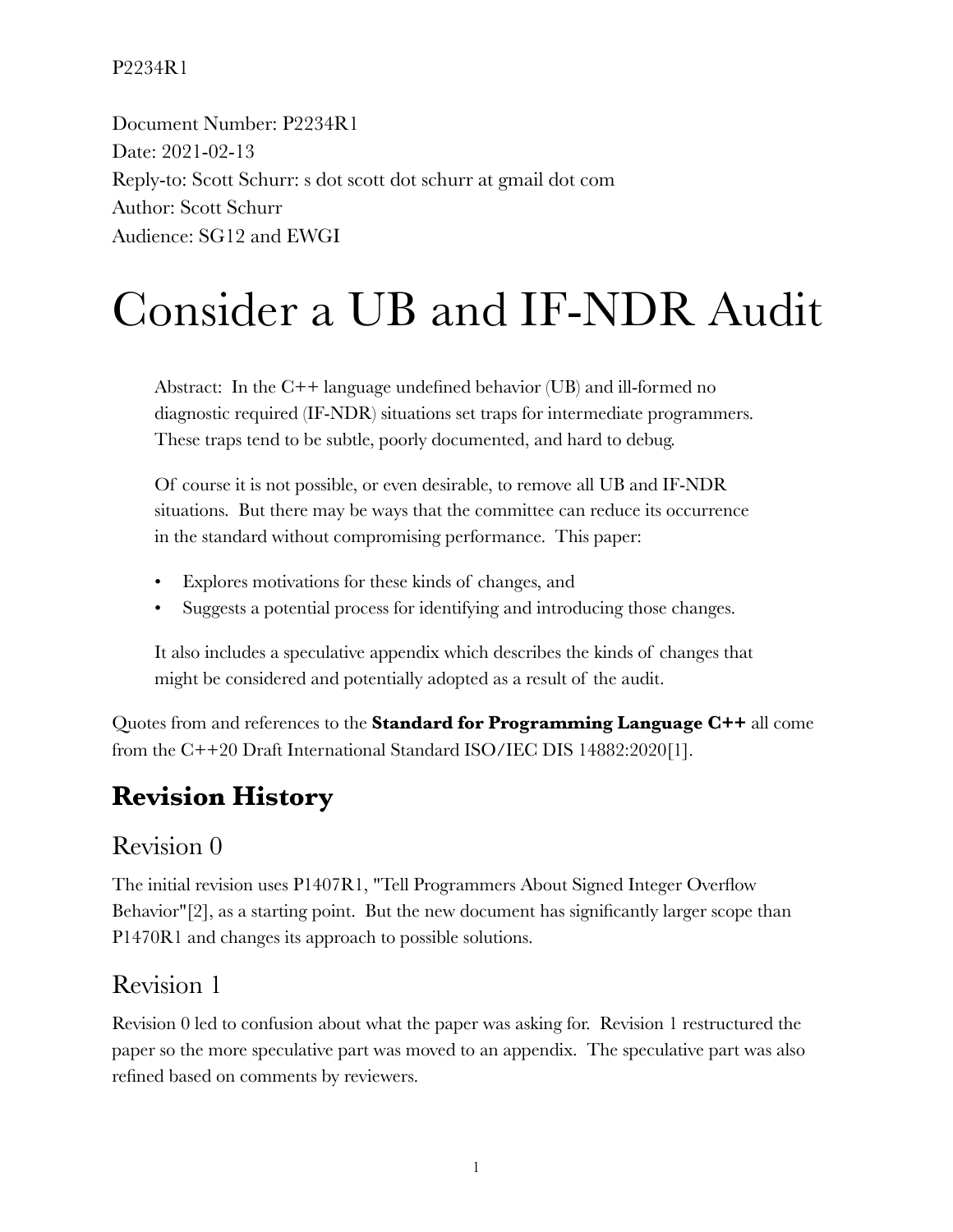# **Why Look at All of IF-NDR and UB?**

Taken in isolation, each instance of UB or IF-NDR is a small thing. Additionally, individuals often have firmly held opinions regarding UB and IF-NDR, both in general and regarding specific cases.

Individual papers addressing single cases of UB and IF-NDR would probably be considered "small" papers, which are discouraged by P0559R0, Operating Principles for Evolving C++ [3]. Furthermore P2000R1, Direction for ISO C++ [4] also discourages '… isolated "cute" proposals.'

But, in the author's opinion, the total mass of all UB and IF-NDR is a significant problem for intermediate users of the language. If small isolated proposals are not acceptable then perhaps a larger proposal that suggests auditing all of UB and IF-NDR can be a successful approach.

# **A Motivating Example**

Imagine you are a programmer with a background in electrical engineering. You have never worked on compiler internals or C++ standard libraries. You are developing an embedded product on a small team for a small company. You are coding a helper function that clips on integer overflow. Which of these two implementations do you choose?

```
int
add 100 without wrap (int a)
{
  using namespace std;
 int const ret = a + 100;
 if (ret \langle a \rangle return
      numeric limits<int>::max();
  return ret;
}
```

```
unsigned int
add 100 without wrap (unsigned int a)
{
  using namespace std;
 unsigned int const ret = a + 100u;
 if (ret \leq a)
     return
      numeric limits<unsigned int>::max();
  return ret;
}
```
You, as a member of the C++ Standards Committee, of course start out by saying, "I would never write that code." Yes, but you were asked to have some imagination. If you had to pick the code that would behave in the expected fashion, you'd pick the code on the right. That's because you know that the code on the left contains undefined behavior.

Pause and think about how subtle the distinction is between the two code snippets. The choice between using a signed or unsigned integer has silently signaled the optimizer whether or not the programmer's code may be removed.

Additionally, debugging the error which *may* be introduced at high optimization could be extremely difficult.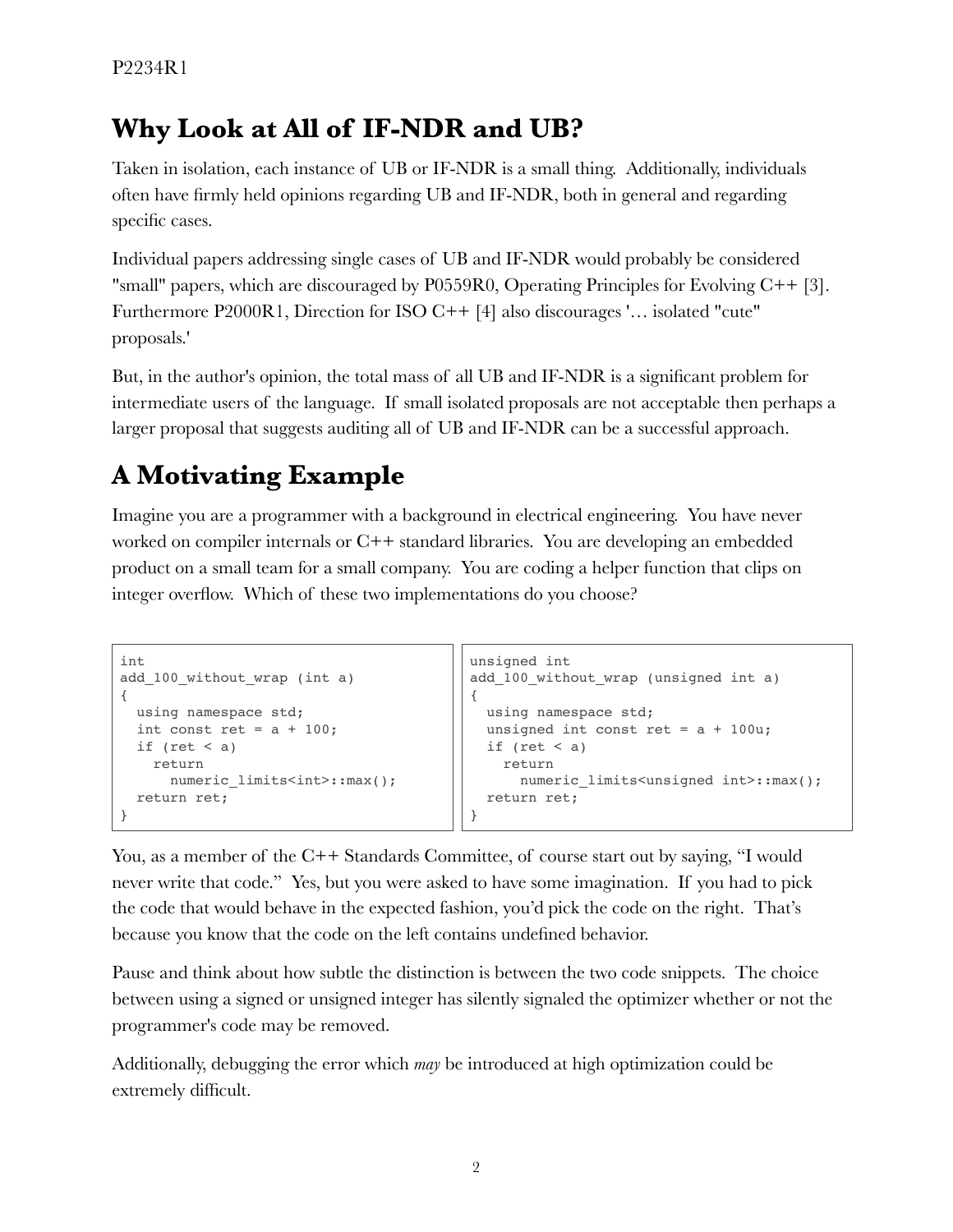- Any logging statements added inside the conditional may be removed by the optimizer.
- When the optimization level is reduced so the code can run easily in the debugger then the problem may go away.

A beginner, someone unacquainted with how two's complement hardware works, would never have written this code.

An expert in C++, someone who knows about the many aspects of undefined behavior in C and  $C++$ , would never have written this code. And, if an intermediate programmer asked a  $C++$ expert what was going on, the expert would identify the problem in short order.

The unassisted intermediate programmer, on the other hand, is in for a long road of debugging, cursing, and confusion.

# **How About Tools Like ASan and UBSan?**

You betcha. These runtime tools are really helpful when they can be applied. However there are plenty of situations where C++ is used and these tools cannot be used effectively.

- Many embedded platforms do not have these tools available.
- All these tools have runtime and memory overhead. So they may be hard or impossible to use in memory or time constrained environments.
- The undefined behavior must be exercised while the analyzer is running in order for the analyzer to detect the problem. If the problem is hard to exercise then it will stay hidden.

So the biggest barrier for many intermediate programmers is that these tools are either not available on their platforms or will not run in their environments.

Still, there are static analyzers which impose no runtime overhead. And turning on all warnings in the compiler helps, since this acts as a form of limited static analysis.

But, even where these tools are available and usable, the second hurtle is that programmers must be aware of the availability and usefulness of these tools before they will use them. In effect, by relying on these tools to detect undefined behavior we're already biasing our efforts toward helping expert C++ programmers. Experts are the ones who know about and understand the value of these tools. The experts are not the people that need the help. It's the intermediate programmers who have problems that they are not even aware of. There are a surprising number of programming shops that don't even turn on all compiler warnings. It's not reasonable to expect such shops to sink a lot of additional effort into sanitizers when they don't even use all the tools already easily at their fingertips.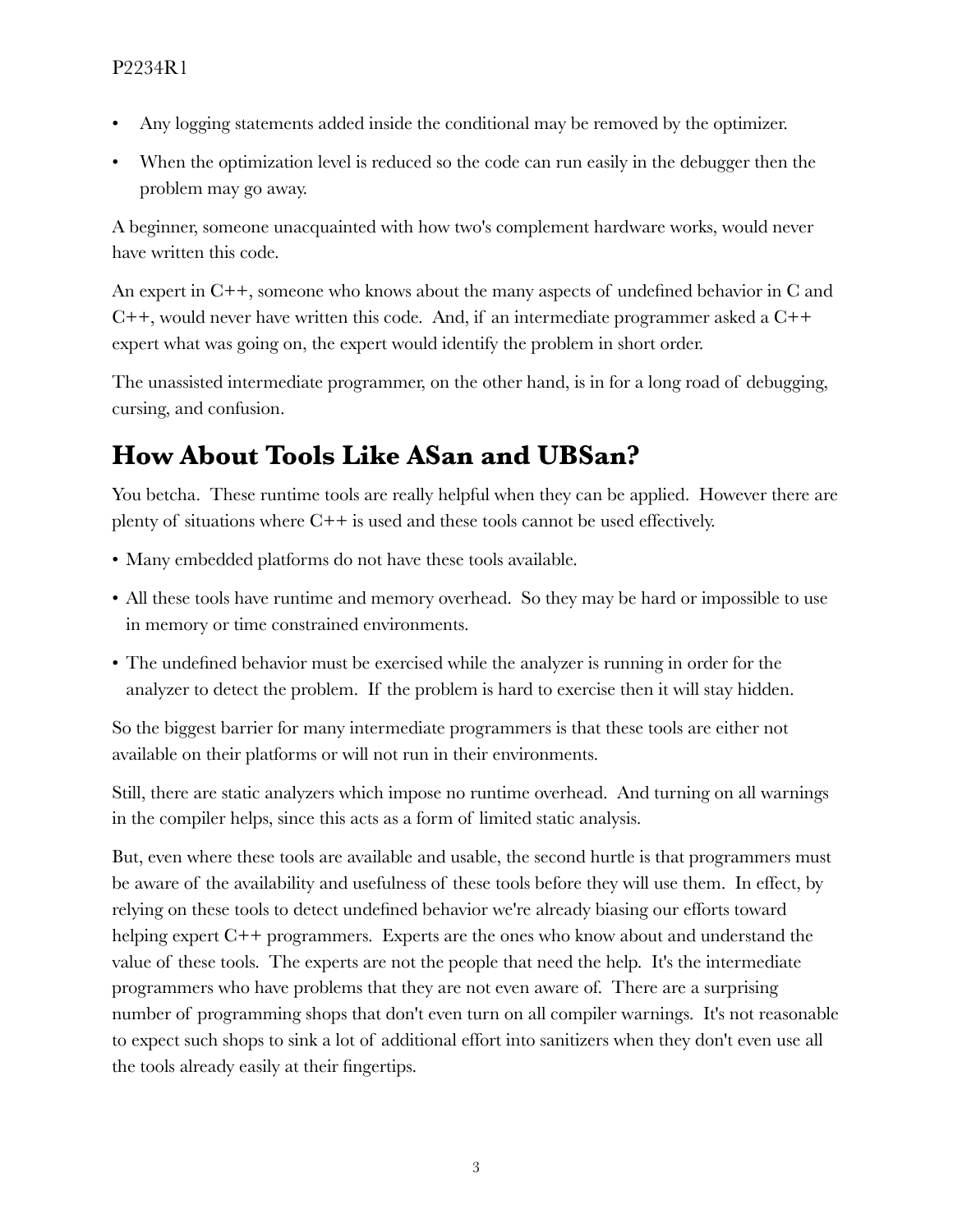So in summary, yes, tools outside of the standard can help tame undefined behavior. Yes, since undefined behavior will never be eliminated from the standard, these tools need to continue to improve and gain wider adoption. However when one bit of UB or IF-NDR is removed from the standard, then that particular pitfall has been removed from all consideration. Rather than belatedly patching around the problem with the help of a tool, we can entirely remove that one problem. Removing the problem, when possible, is the stronger position.

# **Undefined Behavior is Ubiquitous**

As shown earlier, the undefined behavior of signed integer overflow can be confusing. Does undefined behavior stop here?

There is no compendium of UB and IF-NDR in the standard. There is a project afoot to produce a list of UB for the core part of the language [5], but that project is not complete. So, for now, we can't easily determine how much UB and IF-NDR is present. But here's a quick sampling of undefined behavior that an intermediate programmer could easily stumble over:

The result of **accessing a non-common-initial sequence and non-active member of a union** is undefined. This situation is described in DIS 14882:2020 section 6.7.3 Lifetime [basics.life] paragraph 1:

- … The lifetime of an object of type T begins when:
	- storage with the proper alignment and size for type T is obtained, and
	- its initialization (if any) is complete (including vacuous initialization) (9.4)

except that if the object is a union member or subobject thereof, its lifetime only begins if that union member is the initialized member in the union  $(9.4.1, 11.10.2)$ , or as described in 11.5 and 11.4.4.2, and except as described in 20.10.10.1.

The result of **accessing an indeterminate value other than through unsigned char\* or std::byte\*** is undefined. DIS 14882:2020 section 6.7.4 Indeterminate values [basic.indet] paragraph 2 describes the situation. The section is too long to quote.

Any race condition results in undefined behavior. DIS 14882:2020 section 6.9.2.1 Data races [intro.races] paragraph 21 says: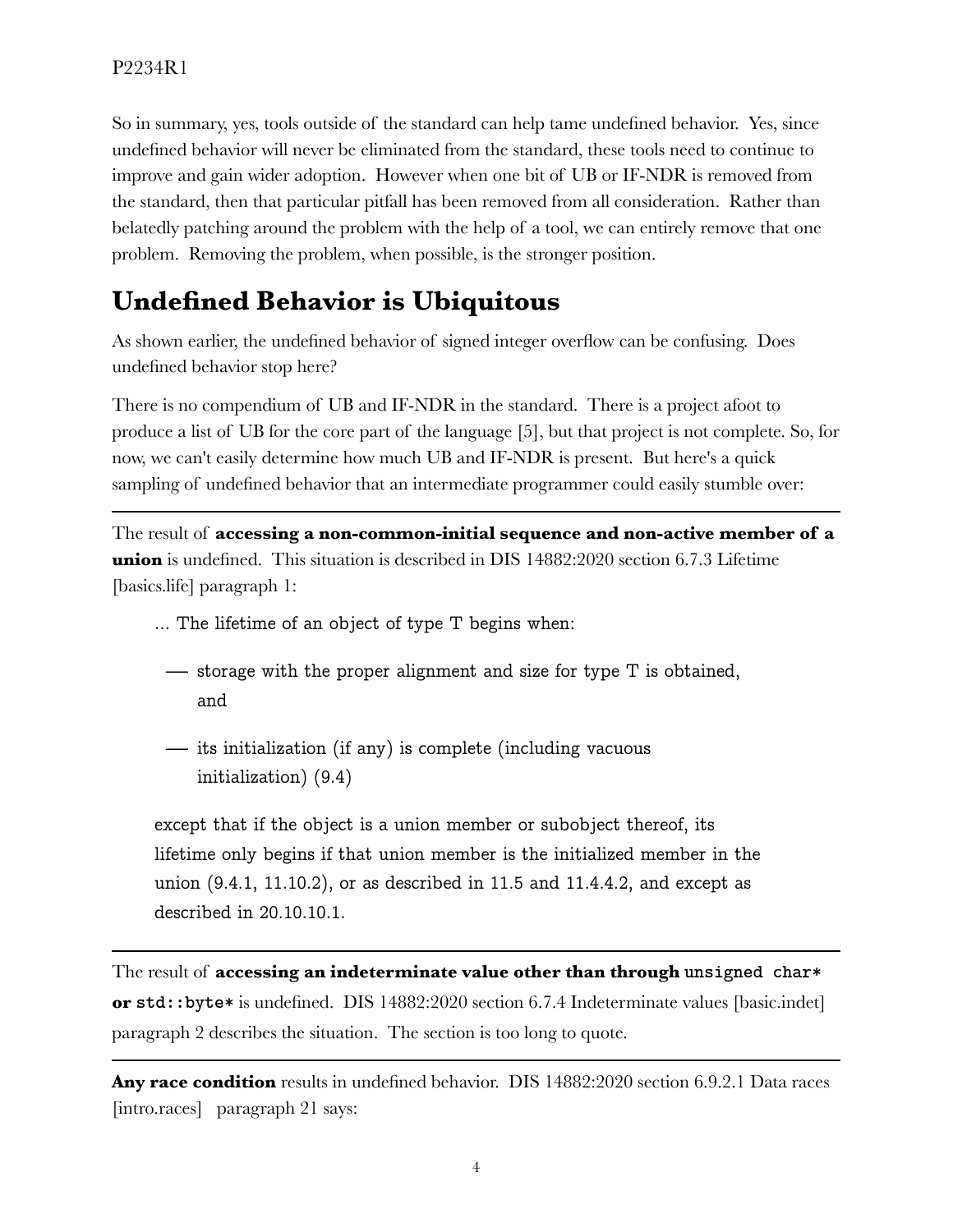The execution of a program contains a *data race* if it contains two potentially concurrent conflicting actions, at least one of which is not atomic, and neither happens before the other, except for the special case for signal handlers described below. Any such data race results in undefined behavior.

**An infinite loop with no side effects** results in undefined behavior. This can be inferred from DIS 14882:2020 section 6.9.2.2 Forward progress [intro.progress] paragraph 1 which, in a non-normative note, says:

[*Note:* This is intended to allow compiler transformations such as removal of empty loops, even when termination cannot be proven. —*end note*]

The result of **signed integer overflow** is undefined. This is inferred from a section on mathematical operations. DIS 14882:2020 section 7.1 Preamble [expr.pre] paragraph 4 says:

If during the evaluation of an expression, the result is not mathematically defined or not in the range of representable values for its type, the behavior is undefined.

The result of **subtracting two pointers that are not from the same array object** is undefined. DIS 14882:2020 section 7.6.6 Additive operators [expr.add] paragraph 5 says:

When two pointer expressions P and Q are subtracted…

- If P and Q both evaluate to null pointer values, the result is 0.
- Otherwise, if P and Q point to, respectively, array elements *i* and *j* of the same array object x, the expression  $P - Q$  has the value  $i - j$ .
- Otherwise the behavior is undefined…

The result of **a shift that is negative or exceeds an integer's size** is undefined. DIS 14882:2020 section 7.6.7 Shift operators [expr.shift] paragraph 1 says:

The shift operators  $<<$  and  $>>$  group left to right...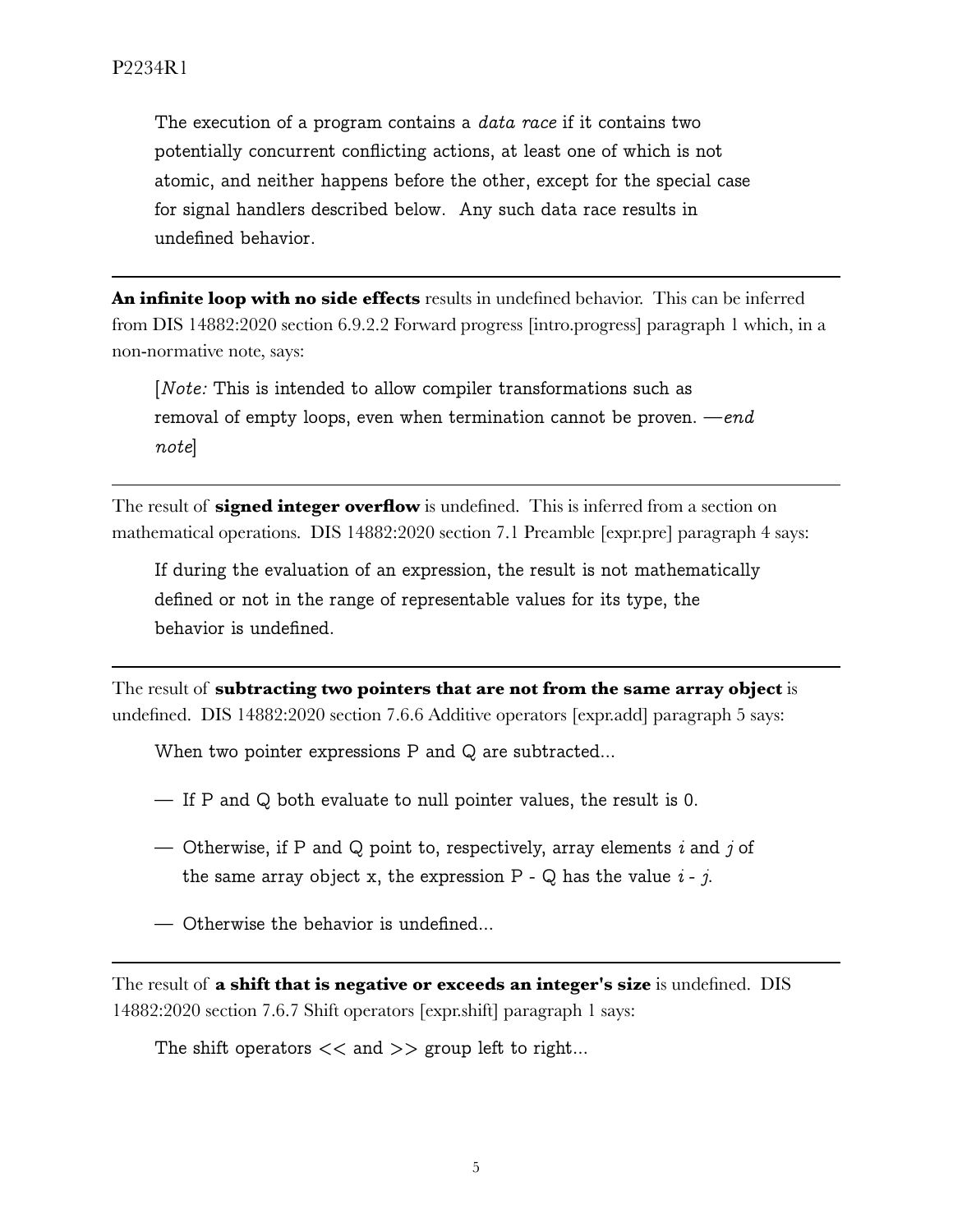… The behavior is undefined if the right operand is negative, or greater than or equal to the width of the promoted left operand.

**Flowing off the end of most non-void returning functions** is undefined. DIS 14882:2020 section 8.7.3 [stmt.return] paragraph 2 says:

Flowing off the end of a constructor, a destructor, or a non-coroutine function with a *cv* void return type is equivalent to a return with no operand. Otherwise, flowing off the end of a function other than main (6.9.3.1) or a coroutine (9.5.4) results in undefined behavior.

The result of **modifying a non-mutable const value** is undefined. DIS 14882:2020 section 9.2.8.1 The *cv-qualifiers* [dcl.type.cv] paragraph 4 says:

Any attempt to modify (7.6.19, 7.6.1.5, 7.6.2.2) a const object (6.7.3) during its lifetime (6.6.3) results in undefined behavior.

In general, **user specialization of a function template defined in namespace std** is undefined behavior. This is specified by DIS 14882:2020 section 16.5.4.2.1 Namespace std [namespace.std] paragraph 1 which says,

Unless otherwise specified, the behavior of a  $C++$  program is undefined if it adds declarations or definitions to namespace std or to a namespace within namespace std.

Are we close to the end? No. There are approximately 195 direct references to undefined behavior in DIS 14882:2020. Sometimes those references are to identical sources of undefined behavior. But sometimes a single reference to undefined behavior introduces a list of multiple sources. And not every occurrence of undefined behavior is associated with the word "undefined."

In the library portion of DIS 14882:2020 section 16.5.4.11 Expects paragraph [res.on.expects] paragraph 1 says:

Violation of any preconditions specified in a function's *Preconditions:*  element results in undefined behavior.

So every instance of *Preconditions:* in the library portion of the standard declares some kind of undefined behavior.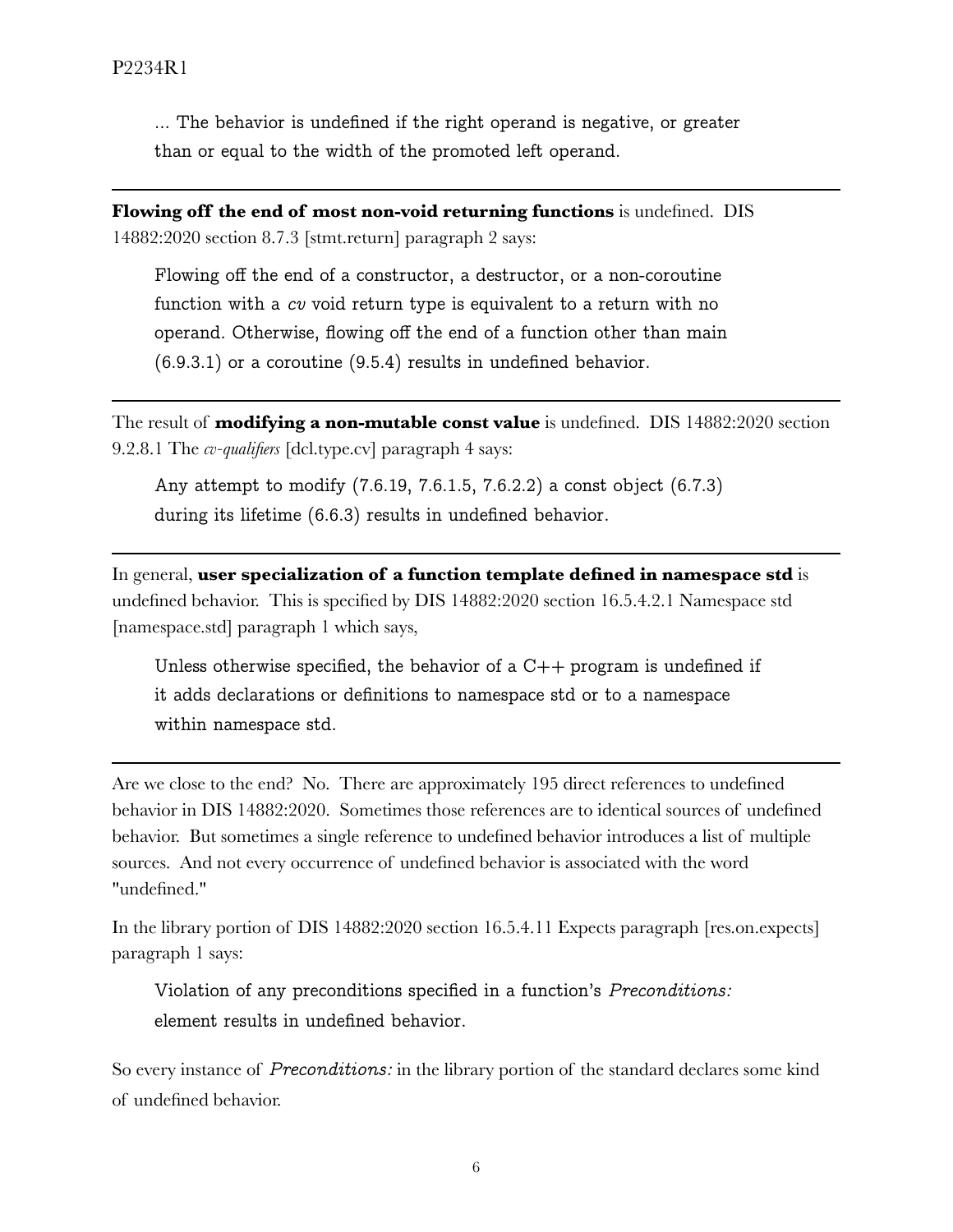There are 620 instances of *Preconditions:* in the library section of DIS 14882:2020.

So, between

- 195 direct references to undefined behavior, and
- 620 uses of *Preconditions:*,

we've now identified that there may be on the order of 815 instances of overt undefined behavior mentioned in DIS 14882:2020. And anywhere that the standard does not define *any* behavior is also undefined behavior. Instances of this kind of implicit undefined behavior are not easy to count. But it does mean that the 815 overt instances that we've counted are likely a lower bound to all of the undefined behavior in the standard.

There may be individuals who argue that undefined behavior in the library section of the standard is qualitatively different from undefined behavior in the core section of the standard. Some people refer to them as "soft" vs "hard" undefined behavior.

The standard itself makes no such distinction. As far as the standard is concerned any undefined behavior is just that: undefined. Claiming that there is a distinction between library and language UB is dangerous from a program security perspective. Many of the instances of UB in the library section of the standard result from efficient implementations that can, if misused, run afoul of core undefined behavior. For example, the effect of calling front() or back() for a zero-sized std::array is undefined. This is an efficiency trade-off to avoid checking the array size in every call to front () or back(). But violating the assumption may result in serious core undefined behavior.

There may be any number of instances of undefined behavior that an optimizer has not yet taken advantage of. But there is currently nothing in the standard that would prevent an optimizer (or library implementation) from taking advantage of undefined behavior in the library. In fact, given that STL interfaces are designed to be easily inlined, the optimizer already has visibility of many cases of core undefined behavior that can result from misuse of the standard library.

Therefore we should not dismiss the 620 identified cases of undefined behavior in the library section of the standard. Most of those may be "soft" undefined behavior for now. But there is no guarantee that they will remain so for any given implementation.

# **Ill-Formed No Diagnostic Required**

Undefined behavior (UB) which is a runtime occurrence, has a close cousin in ill-formed no diagnostic required (IF-NDR). DIS 14882:2020 section 4.1 Implementation compliance [intro.compliance] paragraph 2.3 says,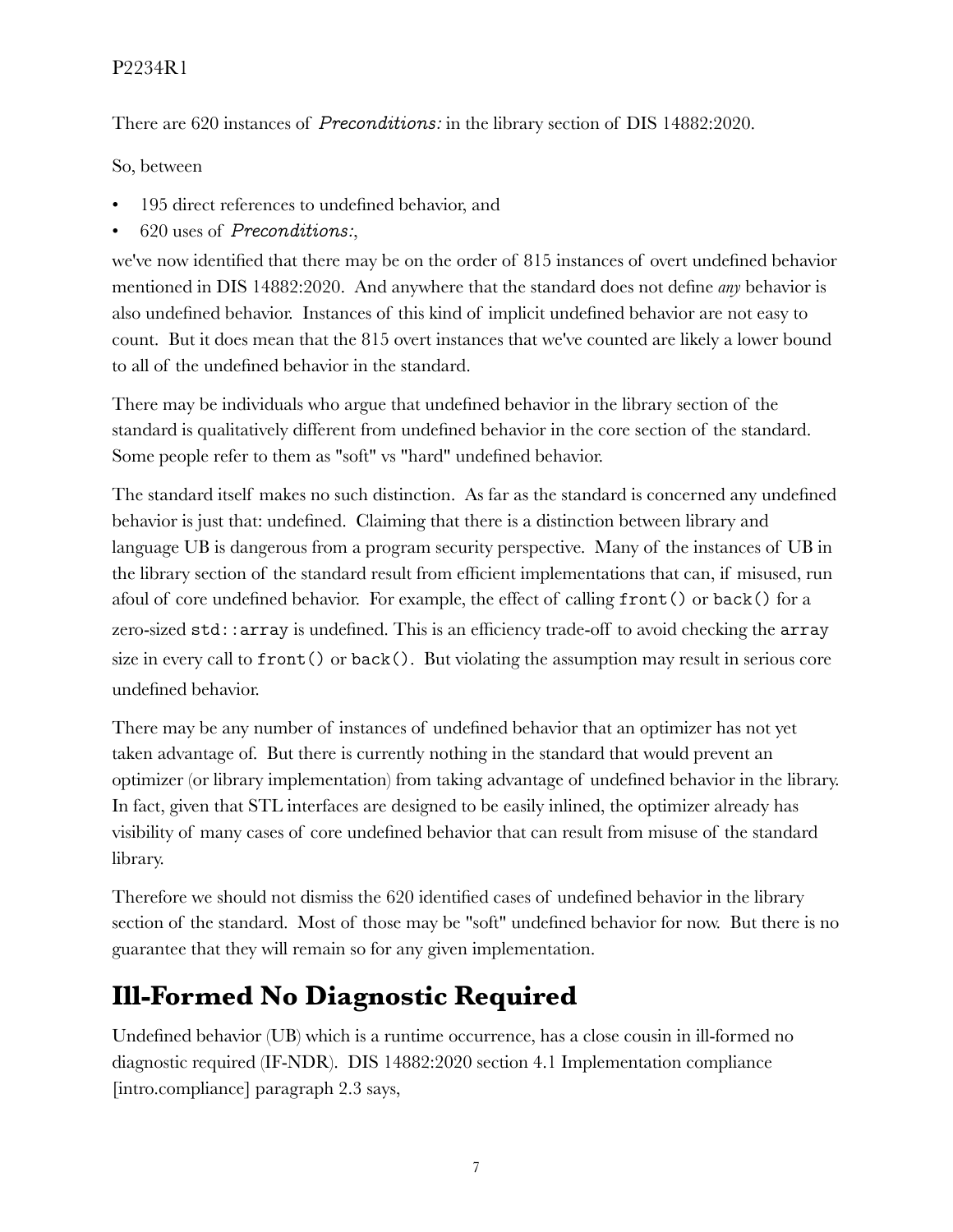If a program contains a violation of a rule for which no diagnostic is required, this document places no requirement on implementations with respect to that program.

So IF-NDR is an attribute of an entire program. If the program is ill-formed and translation produces an executable the resulting program may do anything at all, much like undefined behavior. In those cases the programmer has created a program that could do any arbitrary thing, and the programmer probably has no visibility that they have a problem.

There are approximately 64 distinct instances of IF-NDR in DIS 14882:2020.

If we're going to consider "doing something" to improve the situation with UB, then we owe it to the users of the language to at least consider what can be done to reduce the occurrence of IF-NDR as well.

### **What Can Be Done?**

Even if the standard were to provide a definitive list of UB and IF-NDR, such a list would not help intermediate programmers. There are too many instances in too many obscure corners. No intermediate programmer with a reasonable work-life balance will remember and recognize all the members of such a list.

It's also important to remember that, clearly, not all UB and IF-NDR situations can be removed from the standard. Some of them are too firmly entrenched in important optimization opportunities. Some of them *may* be removable, but the technique for each removal may be different from the others.

What we need is a process where knowledgeable people can propose changes to the standard that both:

- Improve the UB or IF-NDR situation and
- Are unlikely to have negative consequences.

What might that process look like?

### **A Process to Identify Useful Changes to the Standard**

Suppose we agreed that it might be possible to tame some of the UB and IF-NDR in the  $C++$ Standard. The techniques discussed in Appendix A might be useful. There may be other techniques that have not yet been identified. That leaves the larger question of how the specific changes would be identified and agreed upon. Here is one potential multi-phase approach.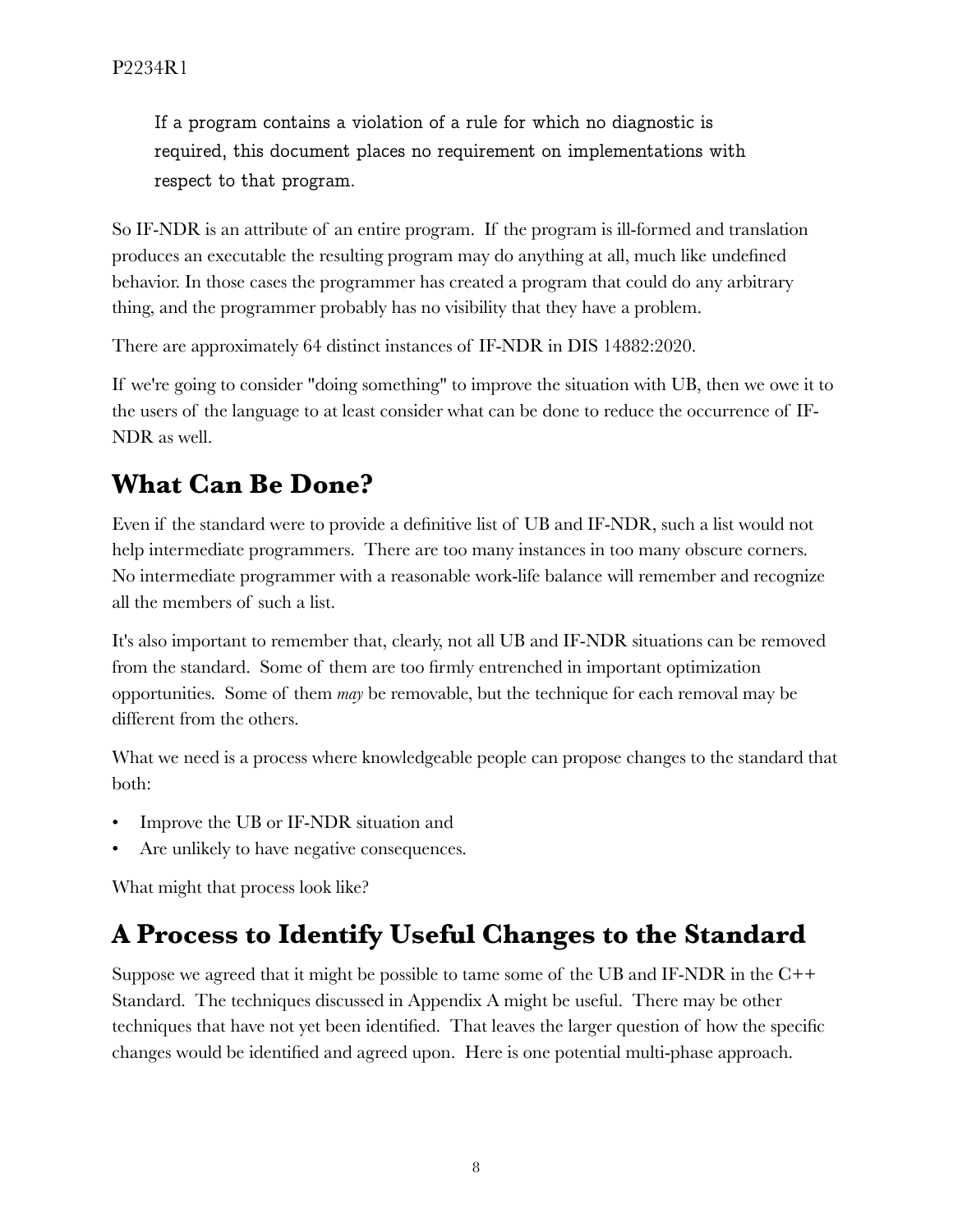- 1. The process will take a while; there's a lot to look at. In order to work from a stable base, the process would anchor itself to the C++20 DIS. Final conclusions from the process would then need to be forward ported into a future working draft.
- 2. The process would look at both UB and IF-NDR.
- 3. Three small teams would be identified:
	- A. One or two people would build a spreadsheet of instances of UB and IF-NDR in the C++20 DIS. This team would also have responsibility for maintaining the spreadsheet throughout the effort. This team can coordinate their efforts with the people working on P1705 Enumerating Core Undefined Behavior [5].
	- B. A small team of compiler internals experts and at least one wordsmith would focus on the core part of the standard. This team would be responsible for determining whether each specific instance of UB or IF-NDR could be reduced to something easier for a programmer to reason about.
	- C. A different small team of standard library implementation experts and at least one wordsmith would focus on the library portion of the standard. This team would be responsible for determining whether each specific instance of UB or IF-NDR could be reduced to something easier for a programmer to reason about.
- 4. Team A would create a spreadsheet listing all overt cases of undefined behavior and illformed no diagnostic required situations. The format of the spreadsheet would be negotiated with the other two teams. At a minimum the spreadsheet would contain for each UB or IF-NDR instance:
	- a. The page number (which will be stable since we're locking to the  $C++20$  DIS),
	- b. Section and paragraph, and
	- c. A short description of the situation, to make the spreadsheet easier to read.
- 5. Once the initial list is built, additional non-explicit undefined behavior can also be incorporated into the spreadsheet. The two teams of experts would help to identify any nonexplicit undefined behavior. Since non-explicit undefined behavior is harder to locate in the standard, it is anticipated that the final list will be incomplete.
- 6. Once the initial spreadsheet is filled in, team A will examine it and attempt to create sets of UB and IF-NDR that may be treated identically. For example, all instances of user specializations of primary templates defined in namespace std could be handled as one case. Similarly, all instances of p is a valid iterator on \*this can be handled as a single case. This coalescing is done in an effort to reduce the work load on the two teams of experts.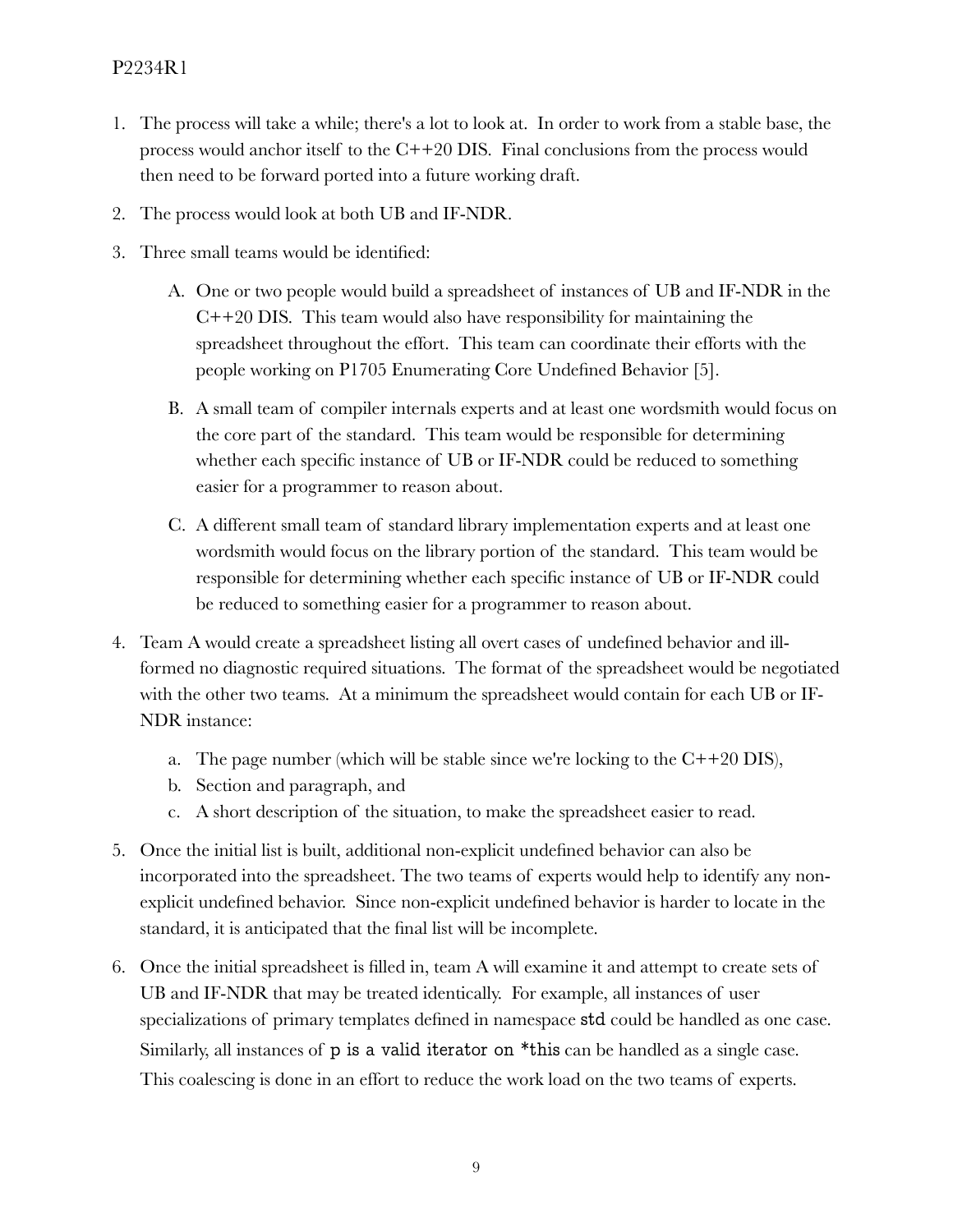- 7. Starting from that list, the teams of experts will audit each identified instance of UB and IF-NDR to determine whether, and if so how, any of it can be reduced to something easier for a programmer to reason about. Since these are experts, they will consider many aspects of each instance including impact on optimizations. The method for reduction would be up to the expert team members and would vary from instance to instance. Methods may include the ones described in Appendix A. Additional, not yet identified, methods may also be used. For each form of UB or IF-NDR one of three results is expected:
	- a. The UB or IF-NDR is correctly labeled. No change suggested.
	- b. The UB or IF-NDR could trivially be changed to another (specific) more desirable behavior with no negative impact. Or the scope of the UB or IF-NDR could be trivially reduced. A short justification for the change would be included along with proposed standard wording changes and mention of any risks.
	- c. The UB or IF-NDR could be changed to another (specific) more desirable behavior with little or no negative impact given some non-trivial work. An outline of that nontrivial work would be included along with mention of any possible negative impact the change might have.
- 8. When the experts arrive at consensus about their conclusions, then the outcome is presented to the working groups including recommendations for changes if any.
	- a. Any UB and IF-NDR that could be trivially changed to another specific behavior or have its scope reduced would be incorporated into an omnibus paper and sent through the committee, starting with SG12.
	- b. Any UB or IF-NDR that requires non-trivial work to change would require additional, hopefully small, papers and further committee work.

### **Proposal Checklist**

The following questions have been suggested as a proposal checklist [6].

**What is the problem to be solved?** Reducing the likelihood that intermediate C++ programmers stumble into undefined behavior or write ill-formed no diagnostic required code.

**What kinds of users will be served?** Intermediate C++ programmers.

**What are alternative solutions?** 1) Improve undefined behavior and ill-formed no diagnostic required detection with static analyzers and 2) improve education about UB and IF-NDR. None of the alternative solutions preclude the approach proposed in the paper. All approaches used in concert would further improve the usability of C++.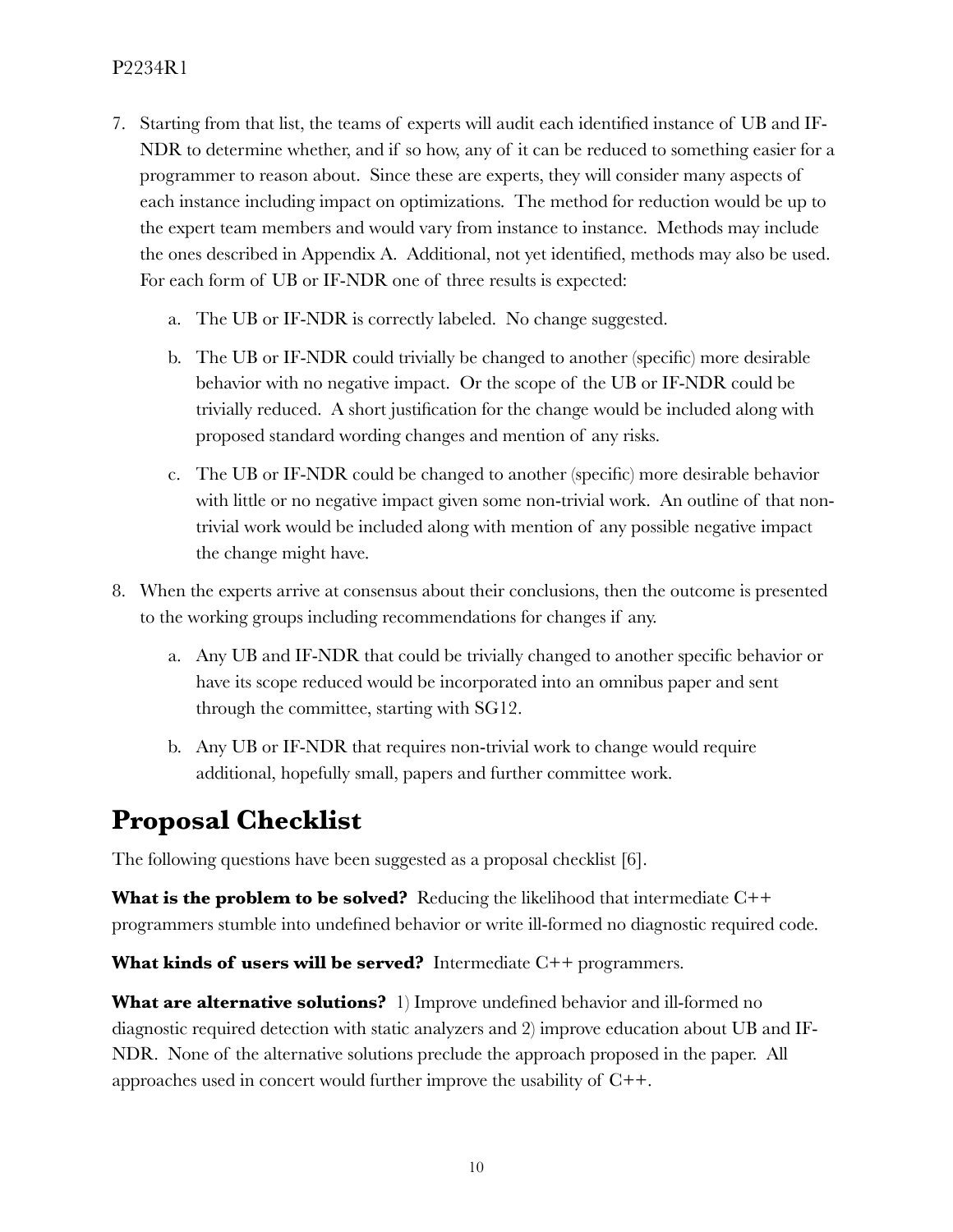**Why does the solution need to be in the standard?** If the changes are not standardized then different implementation's optimizers and libraries will lead to different results.

**What are the barriers to adoption?** It is possible that turning some cases of UB or IF-NDR into ill-formed code would cause some programs to no longer compile. Different users will consider this either a blessing or a curse.

**Has it been implemented?** No, however the C++ Standards Committee has in the past been amenable to creating subgroups that build recommendations regarding specific topics of interest.

**Will there be significant compile-time or run-time overhead?** None is expected. Any possible changes that would introduce noticeable overhead would certainly be rejected by the small team of experts or by the committee.

**Does the feature fit into the framework of existing tools and compilers?** Yes. However it may have ripple effects with static analyzers and tools like UBSan.

**Will there be compatibility problems?** Potentially. See barriers to adoption.

**Is the solution teachable?** One goal of this proposal is to make C++ more teachable by reducing pitfalls. If this approach is successful then there will be (slightly) less to teach.

**How will the standard library be affected?** There is the potential for small changes to the standard library which improve compile-time checking or make small (backwards compatible) changes to prerequisites.

**Will the proposal lead to demands for further extension in future standards?** Not in any obvious fashion.

**What mistakes are users likely to make with the new feature?** If the proposal is successful there will be a slight reduction in mistakes that can be made with the  $C++$  language.

**Is the proposal for a general mechanism to solve a class of problems, or a specific solution to a specific problem? If to a class, which class of problems?** The proposed approach is intended to address the broad class of instances of UB and IF-NDR in the standard.

**Is the proposal coherent with the rest of the language in terms of semantics, syntax, and naming?** Yes.

### **Summary**

This paper argues that undefined behavior (UB) and ill-formed no diagnostic required (IF-NDR) situations make it difficult for an intermediate C++ programmer to reason about their program.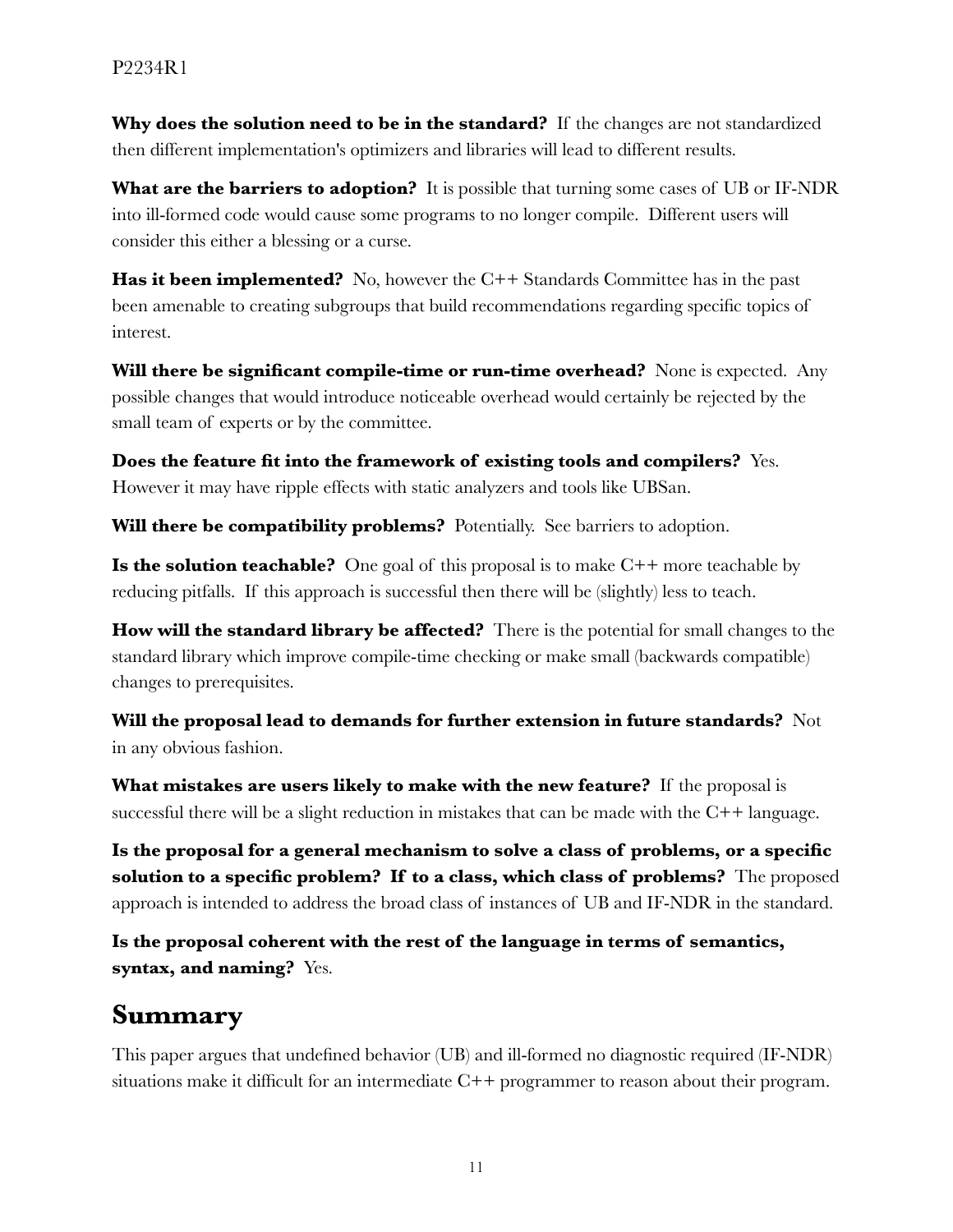The paper proposes a process whereby much of the UB and all of the IF-NDR in the  $C++20$ Standard would be audited by a small team of experts. The point of the audit would be to identify situations that are currently UB or IF-NDR and could potentially be converted to some more benign behavior. Each identified potential change would include an outline for how the change could be made and list any possible associated risks.

# **Thanks and Gratitude**

The author would like to offer thanks to the plenitude of people who contributed to (but may not endorse) this paper. Specific important contributions came from: Aaron Ballman, Joshua Berne, Botond Ballo, J. F. Bastien, Walter Brown, Marc Glisse, Davis Herring, Howard Hinnant, Ryan Ingram, Erich Keane, Jens Maurer, John McFarlane, Melissa Mears, Robert Ramey, Gabriel Dos Reis, Hubert Tong, Ville Voutilainen, Jonathan Wakely, and JC van Winkle. That list is not complete. My thanks to you all, identified or not. All mistakes are the sole property of the author.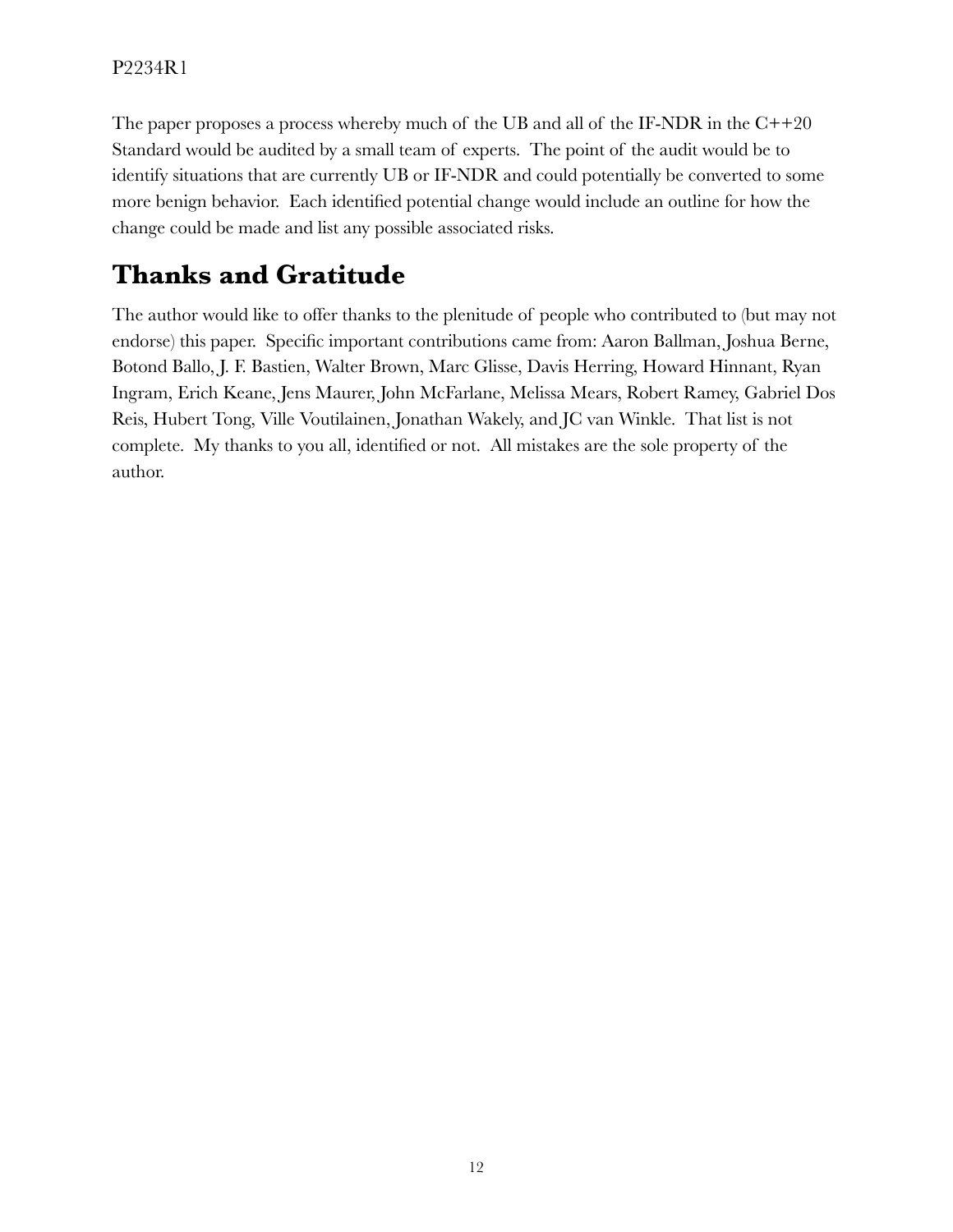# **Appendix A: Speculative Considerations for the Audit**

What kinds of changes could be made to the standard to reduce the amount of UB and IF-NDR? To get a handle on that we need to look at all of the currently available "behavior" options for a C++ program.

### Available States/Behaviors for a C++ Program

The standard recognizes two fundamental states that a  $C++$  program can be in. Those states are:

- 1. **well-formed program** (DIS 14882:2020 section 3.32 [defns.well.formed]). A C++ program constructed according to the syntax rules, diagnosable semantic rules, and the onedefinition rule.
- 2. **ill-formed program** (DIS 14882:2020 section 3.12 [defns.ill.formed]) is a program that is not well formed. There are two kinds of ill-formed programs:
	- a. **ill-formed no diagnostic required** is an ill-formed program that may or may not complete translation. If translation does complete the standard offers no guarantees for how the program runs.
	- b. **ill-formed program that is guaranteed by the standard to produce a diagnostic**. Such a program may still complete translation and issue a warning. If translation completes then the standard offers no guarantees for how the program runs.

All C++ programs fit into one of these three categories, although it may be difficult for a programmer to know whether their program is well-formed or ill-formed no diagnostic required.

If the program is ill-formed, then the standard has little else to say about the program. The program may not complete translation. If it does complete translation then the program may do anything—it may crash, return erroneous results, or perform exactly as the programmer hoped.

If the program is well formed, then there are four kinds of behaviors that various places within the program may exhibit:

- 1. **defined behavior** is behavior that is specifically permitted and described by the standard.
- 2. **unspecified behavior** (DIS 14882:2020 section 3.31 [defns.unspecified]), which is still well-formed, but depends on the implementation. Therefore unspecified behavior is not portable.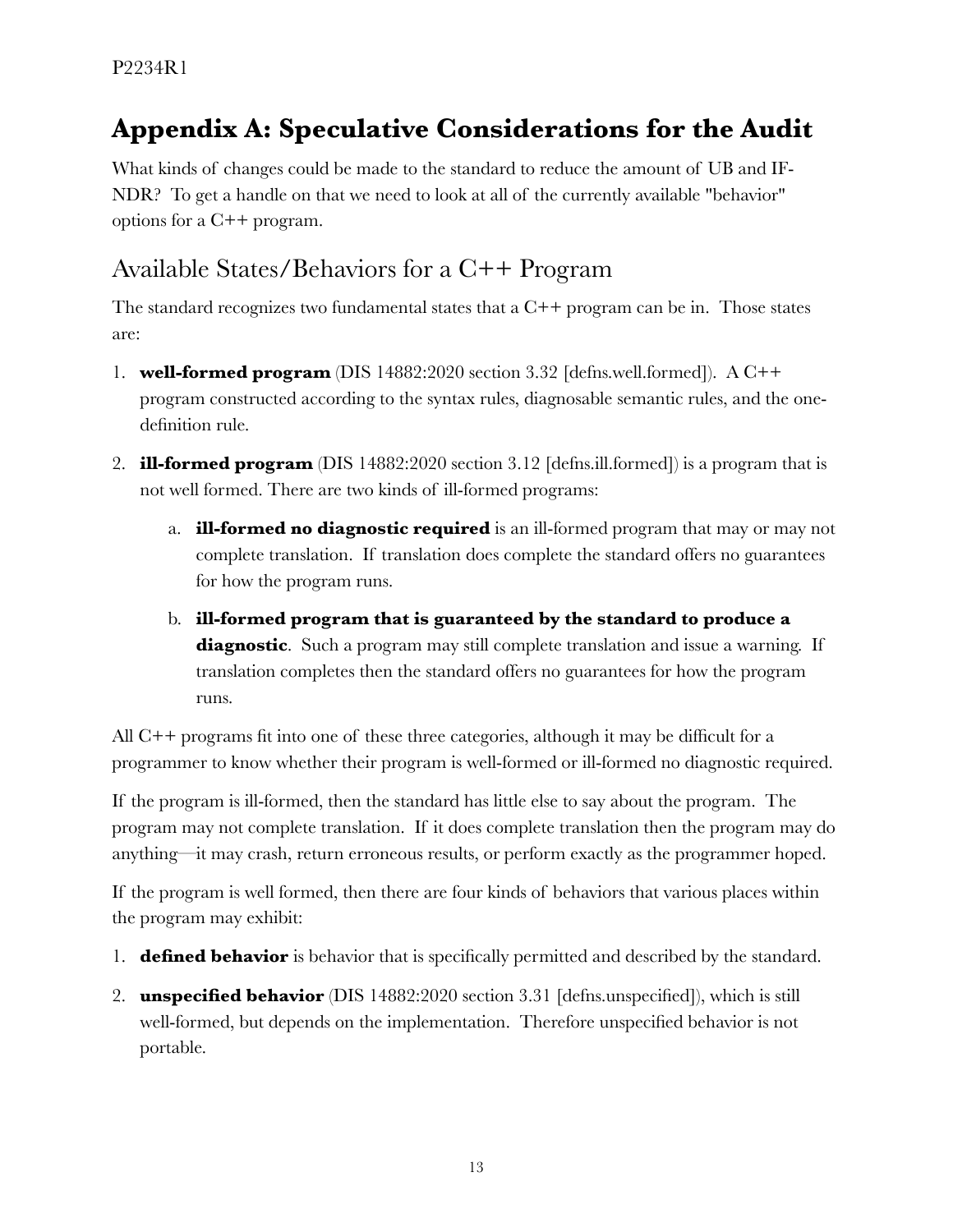- 3. **implementation-defined behavior** (DIS 14882:2020 section 3.13 [defns.impl.defined]) which is usually well formed, depends on the implementation, and is required to be documented by the implementation. Implementation defined behavior occasionally leads to implementation-specific undefined behavior. For example, an implementation is allowed to introduce data races (DIS 14882:2020 section 26.6.9 Low-quality random number generation [c.math.rand] paragraph 3) or specify which functions in the C++ standard library may be recursively reentered (DIS 14882:2020 section 19.5.5.9 Reentrancy [reentrancy] paragraph 1).
- 4. **undefined behavior** (DIS 14882:2020 section 3.30 [defns.undefined]) is behavior for which the standard imposes no requirements.

Notice that the preceding available behaviors for a program are run-time characteristics of that program. A program may, or may not, exhibit undefined behavior based on its inputs. Some inputs may result in undefined behavior and other inputs may not.

When committee members describe a construct in the standard, they may have more than one choice for which behavior describes it. In the next sections we'll explore the option of using choices other than UB and IF-NDR more often in the standard.

Please note that these examples are speculative. A UB expert might identify any number of reasons why these possible changes would be inappropriate. The following examples are also not intended to be comprehensive. The author suspects there are more examples to be found simply by looking a little deeper.

### Preferring Unspecified Over Undefined Behavior

A poster child for this approach is DIS 14882:2020 section 27 Time library [time]. Due to the concerted effort of that section's primary author, there is only one explicit occurrence of undefined behavior in that entire section. Section 27.4.4 Class template is\_clock [time.traits.is.clock] paragraph 2 says,

#### The behavior of a program that adds specializations for is\_clock is undefined.

Beyond that there are 9 *Preconditions:* specifications in that section, for a total of 10 instances of undefined behavior in that 90 page section of the standard. In contrast, there are 19 instances of unspecified behavior in the same section. This low undefined behavior count is because the primary author made a conscious decision to prefer unspecified behavior over undefined behavior.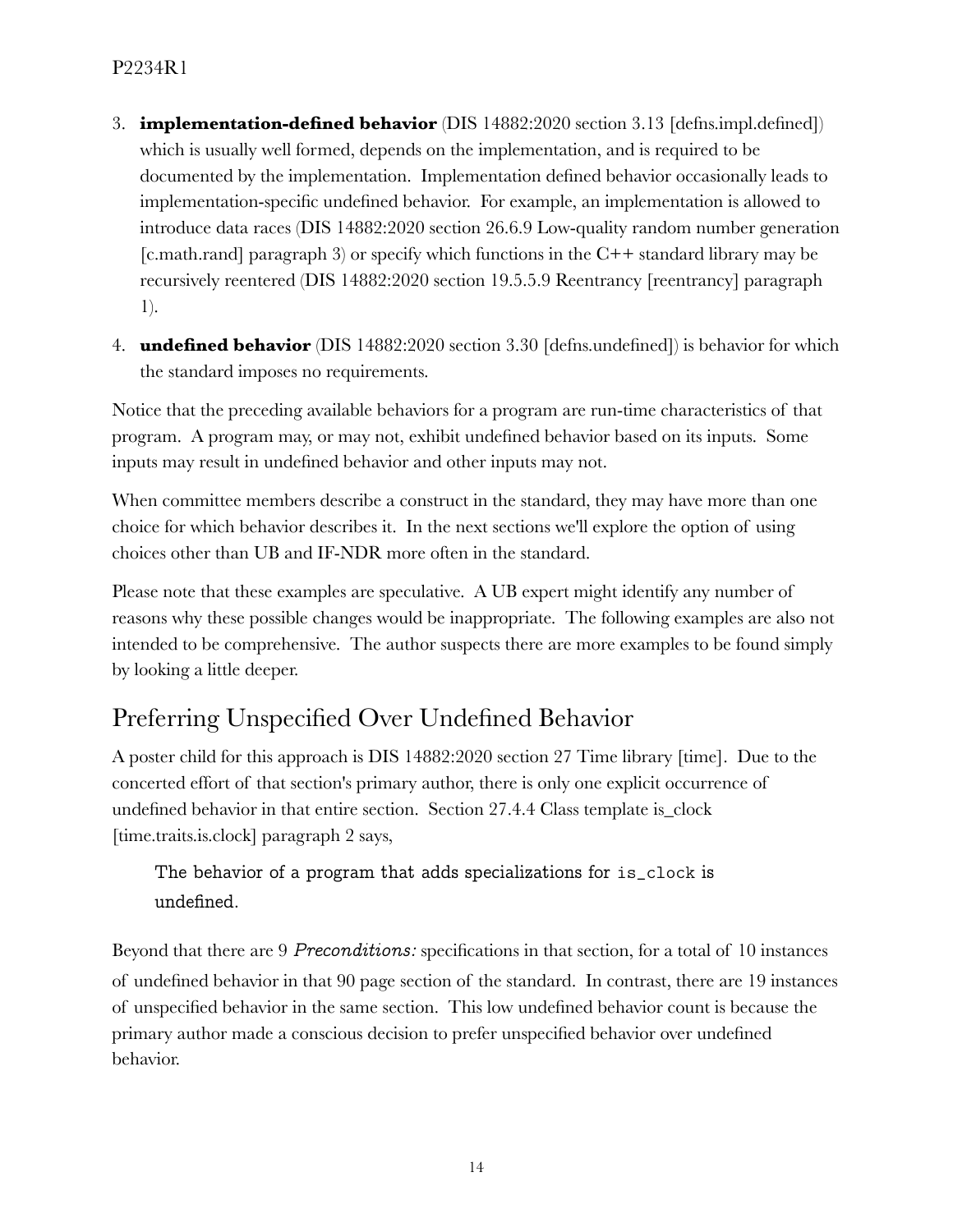So it's important to remember when wording the standard that there are choices other than undefined behavior when a specific construct is not precisely defined. Simply by making other choices, such as unspecified or implementation-defined behavior, when adding new features to the specification, or when editing it, it is possible to reduce the amount of undefined behavior in  $C++$ .

# Making Selected UB or IF-NDR Ill-Formed

First, why might it be preferable for a program to be ill-formed rather than contain undefined behavior? A program that is ill-formed (usually) fails to compile and produces a diagnostic. This allows the programmer to see that there is a problem and identify ways to correct it. Undefined behavior, on the other hand, may simply allow the program to run and produce unexpected results. Which would you choose?

On the other hand, there are certainly existing programs that currently contain UB or IF-NDR code and work well enough with a specific compiler and with specific compile switches to suit their purpose. If the UB or IF-NDR code in those programs becomes ill-formed, then users would be forced to fix such programs. Some people might object to this sort of backwards incompatibility, even though the code has UB or is IF-NDR. They might object strenuously if the program has UB that is never exercised.

Backwards incompatibility is a legitimate concern. Addressing that concern would need to be done on a case-by-case basis.

#### **User Specializations of Certain Templates in Namespace** std

There are quite a number of cases of undefined behavior in the library section of the standard when a user specializes a template defined in namespace std. Just a few examples include:

- 17.11.5 Result of three-way comparison [cmp.result] paragraph 1
- 17.12.3 Class template coroutine\_handle [coroutine.handle] paragraph 2
- 20.15.1 Requirements [meta.rqmts] paragraph 4
- 20.18.3 Execution policy type trait [execpol.type] paragraph 3
- 27.4.4 Class template is\_clock [time.traits.is.clock] paragraph 2

The committee might consider defining some form of decoration, possibly an attribute, that could optionally be applied to primary templates such that specializing the template is ill-formed. Once such a decoration existed then it could be applied within the standard library. That could potentially make many of these cases of undefined behavior ill-formed instead. Programmers would be told, at compile time, that they had written bad code.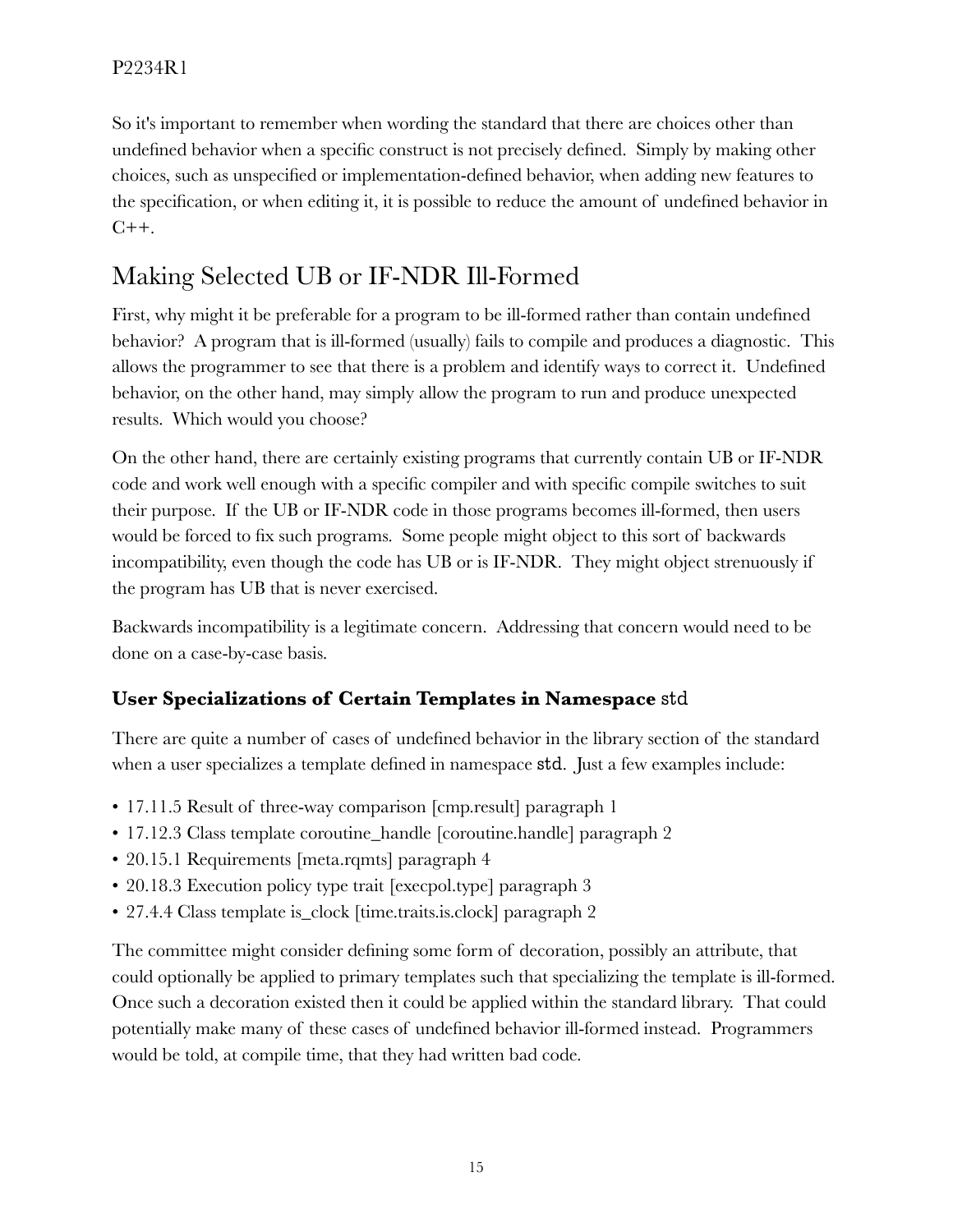A change like this would only provide incomplete coverage. Only user specializations of templates in std that:

- require *no* specializations (by the standard library) within std itself and
- disallow *all* specializations by users

could be made ill-formed. The committee would have to decide whether such partial coverage was worth the effort. The audit could help inform that decision, since it would show the number of cases that changed from UB to ill-formed. The committee would also need to decide whether inconsistent enforcement is better than no enforcement at all.

Such a change would also be possible without standardizing a new decoration. If the standard said that a user specializing a template defined in namespace std must be diagnosed, then each implementation could define its own decoration.

#### **The Preprocessor and UB and IF-NDR**

There are a few places where the preprocessor stumbles into UB or IF-NDR cases. For example, DIS 14882:2020 section 5.7 Comments [lex.comment] paragraph 1 says that in certain circumstances a form-feed or vertical-tab character in a comment is IF-NDR. Have our parsers now become good enough that some of the preprocessing concerns can simply be ill-formed? Just wondering…

#### **Flowing Off the End of a Non-**void **Returning Function**

DIS 14882:2020 section 8.7.3 [stmt.return] paragraph 2 says flowing off the end of most nonvoid returning functions is undefined behavior. Usually this is a programming error that is easily detected by the compiler. And it is a very easy mistake for a programmer to make. However there are situations where the programmer knows that a function will never flow off the end, but it looks to the compiler like it might happen. Should we let these few situations make the language a more dangerous place for all users?

One approach to this problem would be to require programmers to mark situations where flowing off the end of a function is programmatically not possible. The mark would need to be a new decoration of some sort. Using a call to a preexisting construct such as  $std::abort(),$  or any other function with a [[noreturn]] attribute, as such a mark would cause the compiler to insert code that an optimizer might not be able to remove. But, as long as the source code is available and modifiable, then placing the new decoration at the end of the non-void returning function solves it.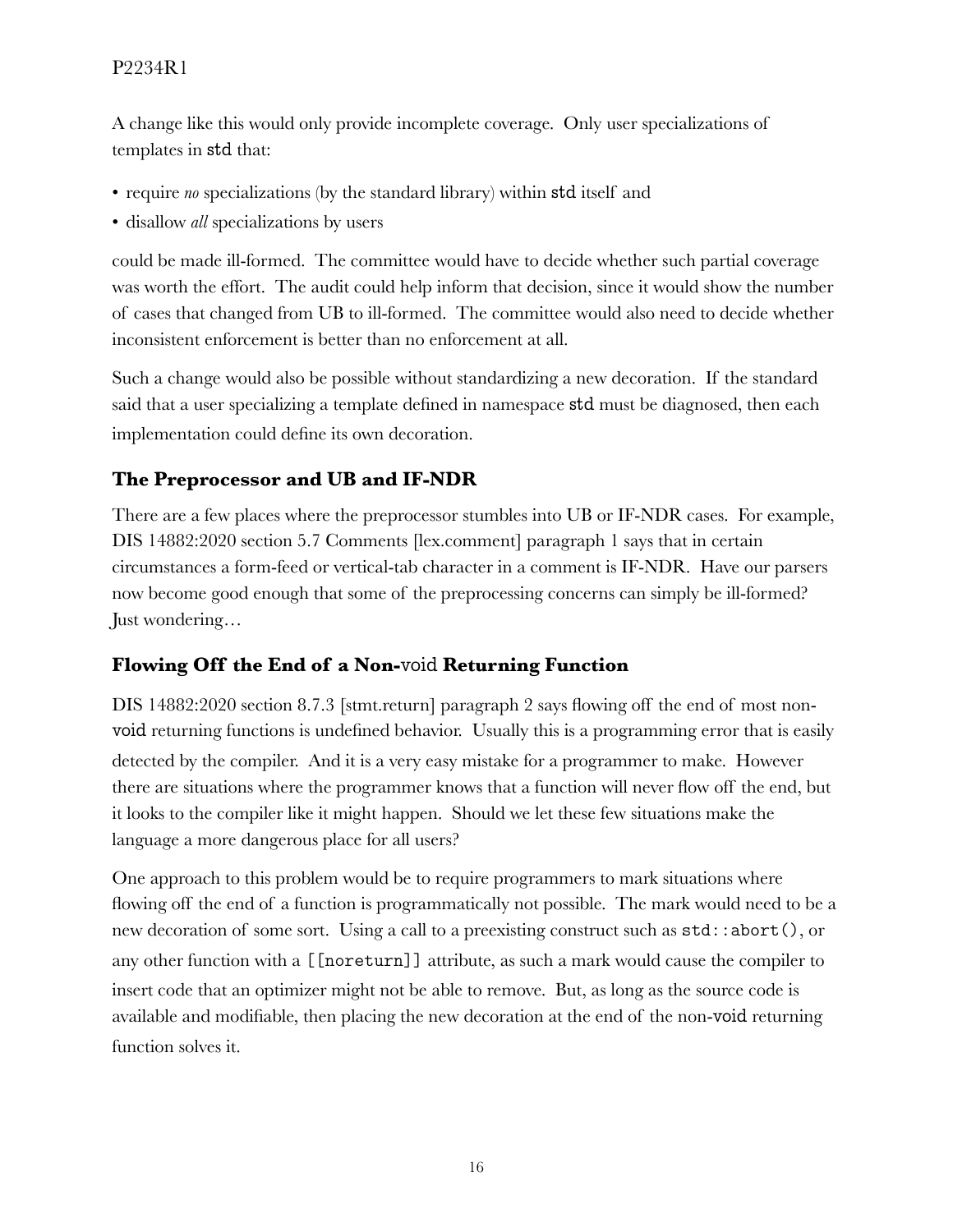Some compilers provide extensions to inform the compiler that a certain code path (such as flowing off the end of a non-void function) is unreachable, e.g \_\_builtin\_unreachable. That could be standardized. Or the [[noreturn]] attribute could be reused. Instead of the more general \_\_builtin\_unreachable (which can appear anywhere in a function) the [[noreturn]] attribute could be allowed on an empty statement at the end of a function, to indicate that omitting the return statement is intentional because it isn't reachable.

It doesn't eliminate the potential for undefined behavior, because the user who adds that decoration could be wrong, and if control flow does actually get there it's still undefined. But the common case of accidentally forgetting the return statement or failing to handle a conditional case could be turned into a required diagnostic. If the user explicitly adds [[unreachable]] or [[noreturn]] we've reduced the incidence of UB to the cases where they're explicitly wrong, not just accidentally careless.

There are, admittedly, at least two reasons that this possible change could be rejected by the committee:

- 1. Pre-existing code that flows off the end of a non-void function would become malformed if no source code modifications were made. That breaks backward compatibility. That's a legitimate concern which would require discussion.
- 2. There are members of the committee that are clever enough that they would never make a mistake like this. They may object to the required extra text in their programs. To those members of the committee the author suggests that they can consider a requirement like this to be similar to wearing a mask during the COVID-19 pandemic. You would be making a sacrifice to increase the safety of a more vulnerable part of the population.

#### **The One Definition Rule**

DIS 14882:2020 section 6.3 One-definition rule [basic.def.odr] paragraph 10 says

Every program shall contain exactly one definition of every non-inline function or variable that is odr-used in that program outside of a discarded statement (8.5.1); no diagnostic required.

Consider that we now live in a world with modules. In certain situations with modules the translation process may have visibility of the entire program. In those situations could violating the ODR rule become simply ill-formed, rather than IF-NDR?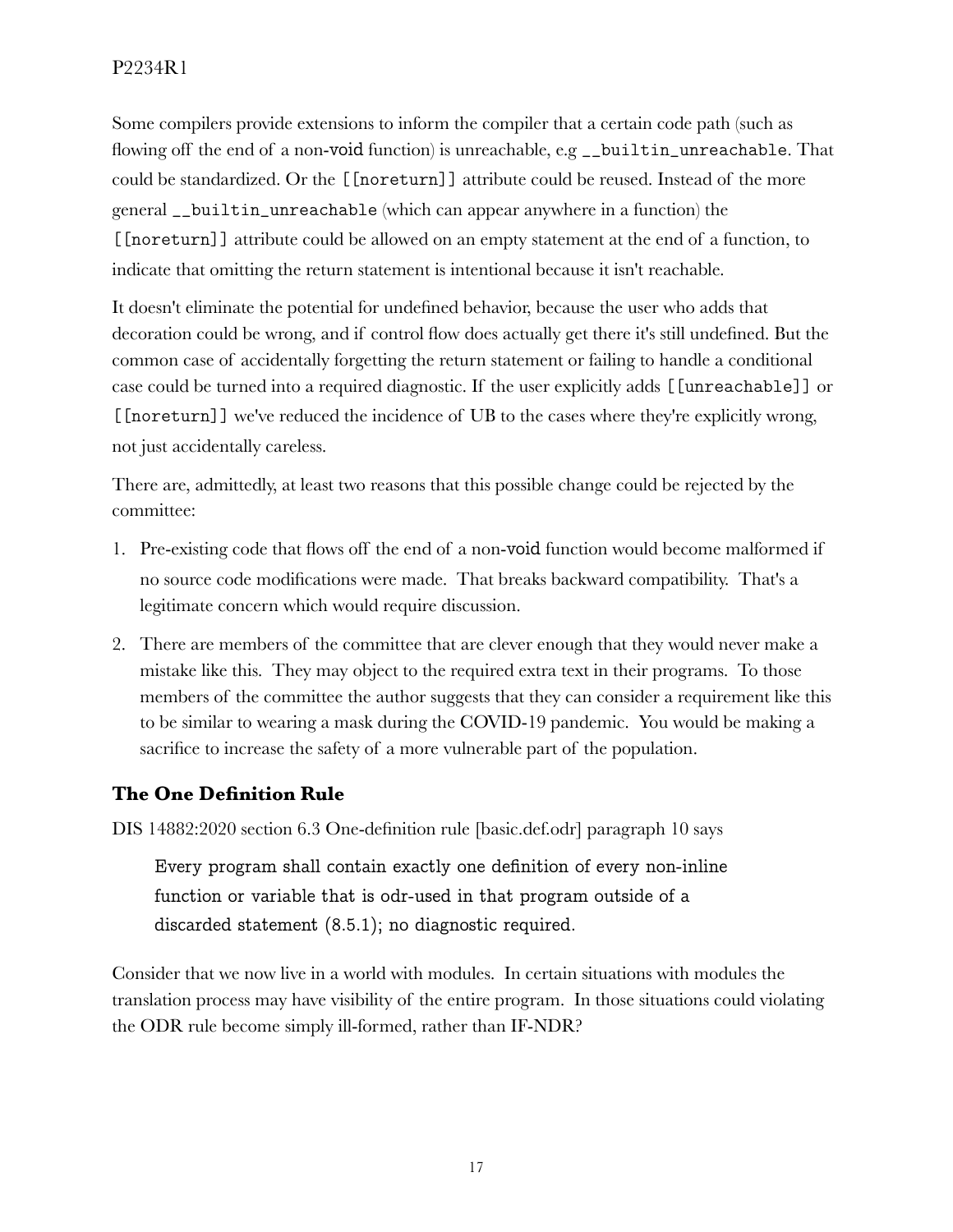### Making Selected Undefined Behavior Well-Formed

It's possible that certain undefined behavior could be made well-formed.

#### **memcpy**

Consider memcpy. Passing a nullptr or other unusable pointer to memcpy results in undefined behavior, even if the length of the copy is zero. DIS 14882:2020 doesn't say much about memcpy, but the C11 Standard identifies this undefined behavior [8]. C11 Standard section 7.24.1 String function conventions paragraph 2 states:

Where an argument declared as size t n specifies the length of the array for a function, n can have the value zero on a call to that function. Unless explicitly stated otherwise in the description of a particular function in this subclause, pointer arguments on such a call shall still have valid values, as described in 7.1.4.

Then C11 Standard section 7.1.4 Use of library functions paragraph 1 states:

If an argument to a function has an invalid value (such as a value outside the domain of the function, or a pointer outside the address space of the program, or a null pointer, or a pointer to non-modifiable storage when the corresponding parameter is not const-qualified) or a type (after promotion) not expected by a function with variable number of arguments, the behavior is undefined.

Well, C<sup>++</sup> is not the same language as C. If we wanted to make memogy considerably easier to use, then C++ could specify that if the length of a memcpy is zero then the pointer values are irrelevant. And that little bit of undefined behavior would be eliminated from the language.

There would certainly be complexities. The C++ standard requires ::memcpy and std::memcpy to be the same. DIS 14882:2020 section 21.5.3 Header <cstring> synopsis [cstring.syn] paragraph 1 says

#### The contents and meaning of the header <cstring> are the same as the C standard library header  $\leq$ tring.h>.

So if this change were made, every  $C++$  implementation would be forcing a particular memcpy implementation on the associated C library. This could potentially be done in concert with the C Standard Committee. Or, since the  $C++$  implementation would also be compatible with the  $C$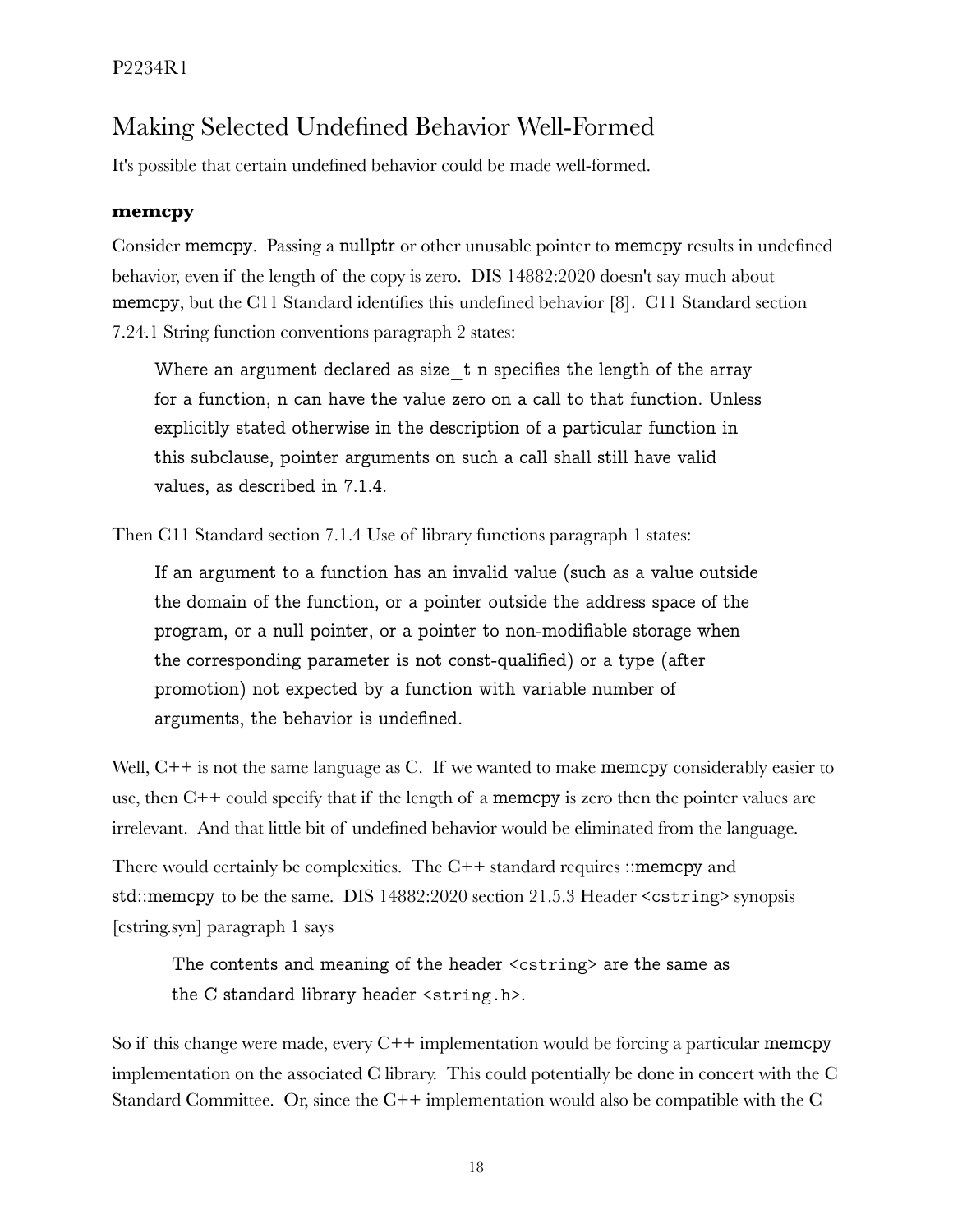standard, we could simply let each compiler/library implementation solve the problem however it sees fit.

#### **Infinite Loops**

Also consider infinite loops with no side effects (DIS 14882:2020 section 6.9.2.2 Forward progress [intro.progress] paragraph 1). This paragraph states the assumption that any thread will terminate. That's a poor assumption for quite a number of existing embedded programs that run until the power is removed or there is a (not visible to the program) hardware reset.

To further expand on the usefulness of infinite loops, not all embedded environments have easy access to traditional I/O, or even breakpoints. When such a platform runs into a truly unexpected situation an easy debugging technique is to simply go into an infinite loop at the address where the problem is discovered. The embedded system hardware can then be probed externally, for example using a logic analyzer, to discover the address where the failure was detected. The author has worked on such deeply embedded systems and used the infinite loop technique to great effect.

If the optimizer removes such a loop then the person who inserted the loop will be left puzzling why the system crashed without getting stuck in the loop. Vast confusion ensues.

It's worth pointing out that the debugging loop can be made un-removable in the current state of the standard by putting a volatile access inside the loop. And an expert would make such a transformation. An intermediate programmer might never figure out that such a work-around was required or even exists.

Also the compiler may not be able to determine whether a given loop terminates. In that case the solution is simple; if the optimizer can't figure out whether the loop terminates, then it should leave the loop in place. The optimizer would be allowed to remove loops that it can prove terminate.

An optimizer implementer might indicate that this change would have serious implications for optimizations on the many platforms where infinite loops don't make sense. That would be a legitimate concern. But it would still leave open the option of making the behavior of infinite loops implementation-defined. Or perhaps it could be conditional on freestanding/hosted implementations.

In summary, it might make sense for infinite loops with no side effects to be well-formed, at least on freestanding implementations. Certainly, whether or not a thread (or program) terminates could easily be considered observable behavior.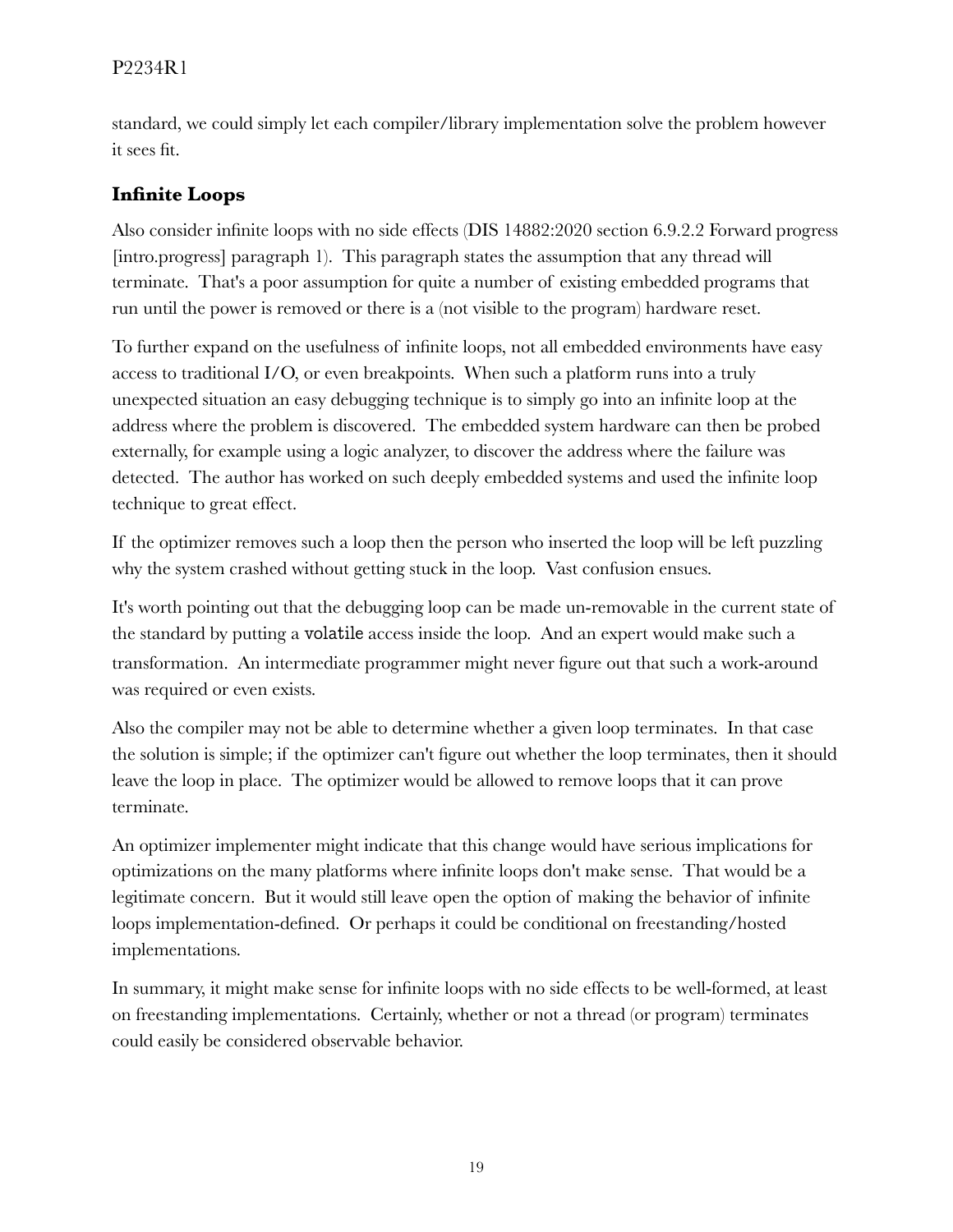# Refine Proscription Wording Within the Standard

Consider DIS 14882:2020 section 16.5.4.2.1 Namespace std [namespace.std] paragraph 6:

Let *F* denote a standard library function (16.5.5.4), a standard library static member function, or an instantiation of a standard library function template. Unless *F* is designated an *addressable function*, the behavior of a C++ program is unspecified (possibly ill-formed) if it explicitly or implicitly attempts to form a pointer to *F*.

As this paragraph stands, the behavior of a program is unspecified if a programmer takes the address of a standard library function. Possibly the paragraph could be rephrased to be less dangerous. Consider…

… Unless *F* is designated an *addressable function*, the result of explicitly or implicitly forming a pointer to *F* has an unspecified type and value; it is also unspecified whether a program that forms such a pointer is illformed.

With the current phrasing of the standard, the behavior of a program that simply forms a pointer to *F* is unspecified. With this possible rewording the unspecified behavior is postponed until the pointer is actually used (by using a pointer of unspecified type and value). And an implementation is still allowed to notice the creation of such a pointer and declare the program ill-formed.

Wherever such a refinement in wording can be applied, and this instance is only one example, it has the potential to reduce the surface area of UB and IF-NDR within the standard.

# Consider Adding a New Term of Art

It is possible that some forms of UB or IF-NDR could be transformed by introducing a new term of art to the standard. For example the Core working group has bandied about a term of art (tentatively "unspeciformed") to describe a construct that is exactly one of two things:

- Ill-formed in a way that can be detected by the compiler and linker, or
- If the code is not detected as ill-formed, the code is well-formed.

It's possible that this approach would help remove some kinds of IF-NDR. Here's how Joshua Berne has described a potential use case: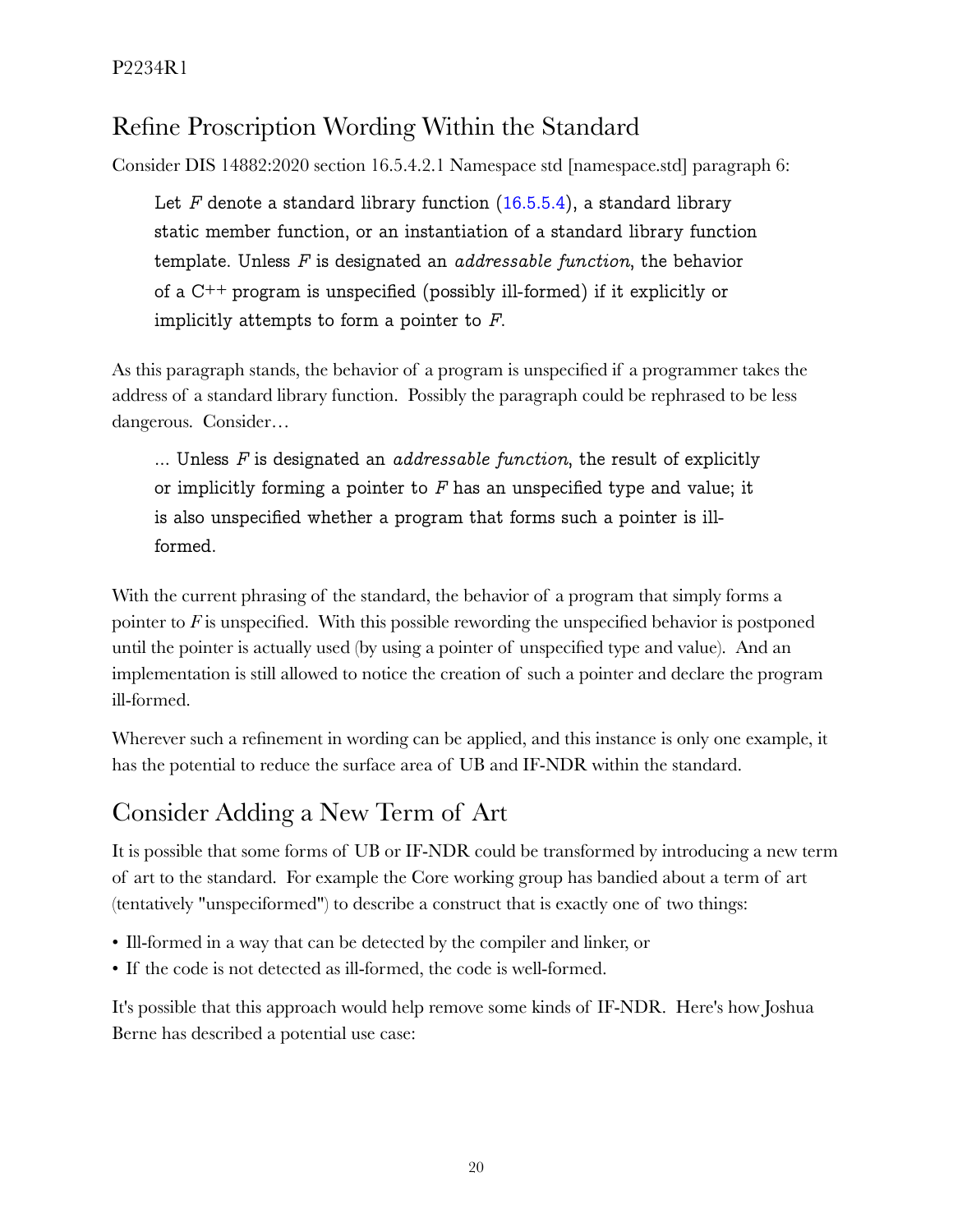Consider the case where there are zero definitions of a one-definition-rule-used function. This case is currently IF-NDR. But in practice you only get two possible outcomes:

- 1. Either all references to the function get optimized away so your program links and behaves correctly, or
- 2. You have references to the function and your program fails to link.

Currently, I believe a compliant compiler is allowed to link such a program and give you a chicken instead. Making this unspeciformed instead would better reflect existing practice and make the world a safer place.

Of course, as we all know, a compiler is very unlikely to produce a chicken.

However we would like users of the language to take IF-NDR as a very serious concern, right? Link errors are probably among the most common form of IF-NDR. If these sorts of link errors never, in fact, produce a program that behaves in an ill-formed way then we should not be giving them a scary name. We should describe them as they are—ill-formed if an error is produced and otherwise well-formed. We should reserve the scary name for situations that should actually scare our users. Otherwise we are teaching them to ignore the scary name.

There's a chance that such a change for link errors could be made in the standard without introducing a new term of art. So this specific case may not be the place that requires a new term of art.

Still, if the audit is undertaken, staying open to adding one or more new terms of art may be an important way to manage some cases of UB or IF-NDR. We should keep an open mind.

### **References**

[1] *C++20 Draft International Standard ISO/IEC DIS 14882:2020*. Voting began on June 11, 2020.

[2] Schurr, Scott. *P1407R1. Tell Programmers About Signed Integer Overflow Behavior*. March 8, 2019. http://www.open-std.org/jtc1/sc22/wg21/docs/papers/2019/p1407r1.pdf

[3] van Winkel et al. *P0559R0. Operating Principles for Evolving C++*. January 31, 2017. http:// www.open-std.org/jtc1/sc22/wg21/docs/papers/2017/p0559r0.pdf

[4] Hinnant et al. *P2000R1. Direction for ISO C++*. January 13, 2020. http://www.openstd.org/jtc1/sc22/wg21/docs/papers/2020/p2000r1.pdf

[5] Yaghmour, Shafik. *P1705R1. Enumerating Core Undefined Behavior*. September 29, 2019. http://www.open-std.org/jtc1/sc22/wg21/docs/papers/2019/p1705r1.html